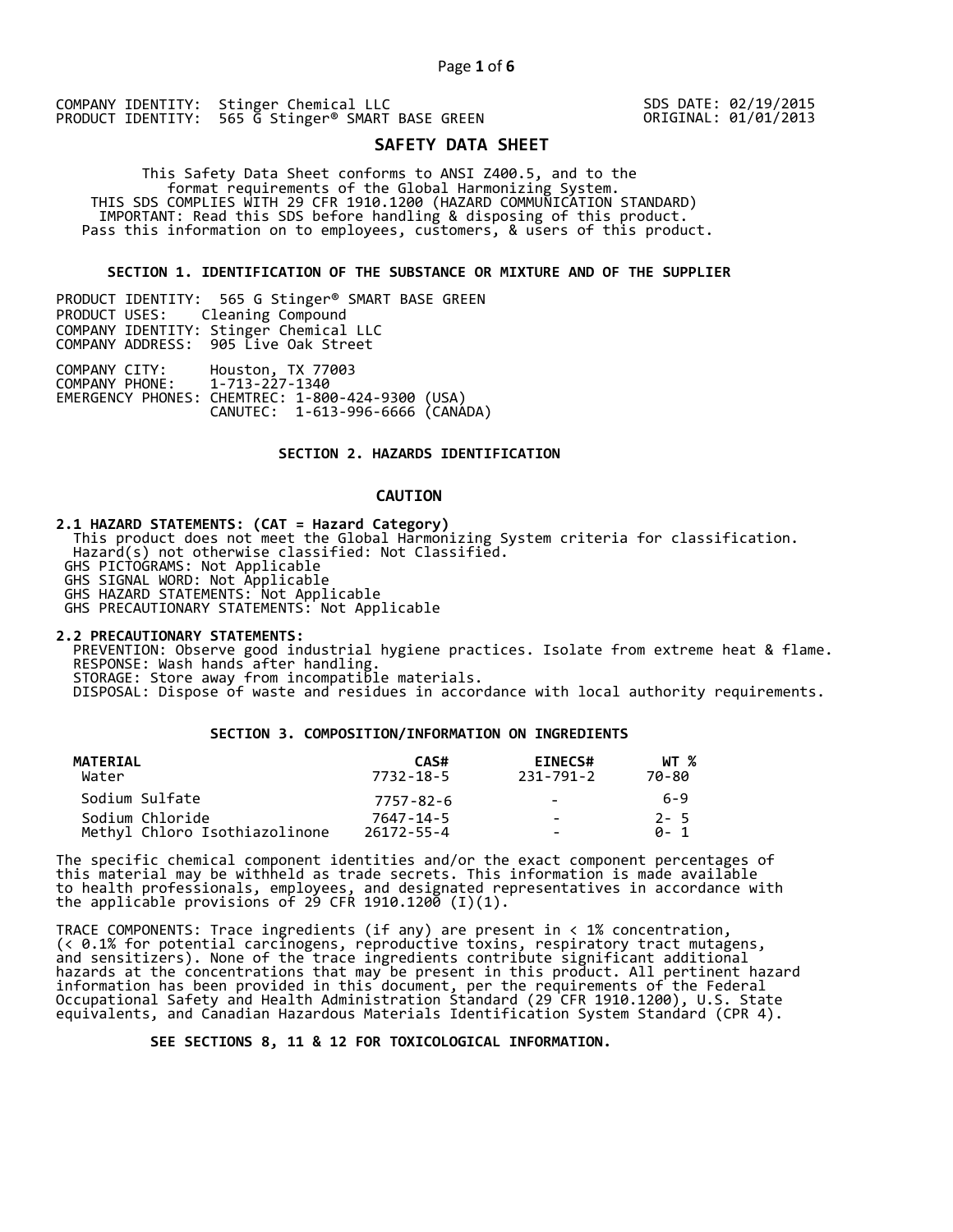SDS DATE: 02/19/2015 ORIGINAL: 01/01/2013

# **SECTION 4. FIRST AID MEASURES**

4.1 MOST IMPORTANT SYMPTOMS/EFFECTS, ACUTE & CHRONIC: See Section 11 for Symptoms/Effects (acute & chronic).

4.2 EYE CONTACT: For eyes, flush with plenty of water for 15 minutes & get medical attention.

4.3 SKIN CONTACT: In case of contact with skin immediately remove contaminated clothing. Wash with soap & water.

4.4 INHALATION:

 After high vapor exposure, remove to fresh air. If breathing is difficult, give oxygen. If breathing has stopped, trained personnel should immediately begin artificial respiration. If the heart has stopped, trained personnel should immediately begin cardiopulmonary resuscitation (CPR).

4.5 SWALLOWING: Rinse mouth. GET MEDICAL ATTENTION IMMEDIATELY. Do NOT give liquids to an unconscious or convulsing person.

#### **SECTION 5. FIRE FIGHTING MEASURES**

5.1 FIRE & EXPLOSION PREVENTIVE MEASURES: NO open flames.

- 5.2 SUITABLE (& UNSUITABLE) EXTINGUISHING MEDIA: Use dry powder.
- 5.3 SPECIAL PROTECTIVE EQUIPMENT & PRECAUTIONS FOR FIRE FIGHTERS: Water spray may be ineffective on fire but can protect fire-fighters & cool closed containers. Use fog nozzles if water is used. Do not enter confined fire-space without full bunker gear. (Helmet with face shield, bunker coats, gloves & rubber boots).

5.4 SPECIFIC HAZARDS OF CHEMICAL & HAZARDOUS COMBUSTION PRODUCTS: SLIGHTLY COMBUSTIBLE! Isolate from oxidizers, heat, & open flame. Closed containers may explode if exposed to extreme heat. Applying to hot surfaces requires special precautions. Continue all label precautions!

# **SECTION 6. ACCIDENTAL RELEASE MEASURES**

- 6.1 PERSONAL PRECAUTIONS, PROTECTIVE EQUIPMENT & EMERGENCY PROCEDURES: Keep unprotected personnel away. Wear appropriate personal protective equipment given in Section 8.
- 6.2 ENVIRONMENTAL PRECAUTIONS: Keep from entering storm sewers and ditches which lead to waterways.
- 6.3 METHODS & MATERIAL FOR CONTAINMENT & CLEAN-UP: Stop spill at source. Dike and contain. Collect leaking & spilled liquid in sealable containers as far as possible.

# **SECTION 7. HANDLING AND STORAGE**

7.1 PRECAUTIONS FOR SAFE HANDLING: Isolate from oxidizers, heat, & open flame. Avoid prolonged or repeated contact. Consult Safety Equipment Supplier. Avoid free fall of liquid. Ground containers when transferring. Do not flame cut, braze, or weld. Continue all label precautions!

7.2 CONDITIONS FOR SAFE STORAGE, INCLUDING ANY INCOMPATIBILITIES: Isolate from strong oxidants. Do not store above 49 C/120 F. Keep container tightly closed & upright when not in use to prevent leakage.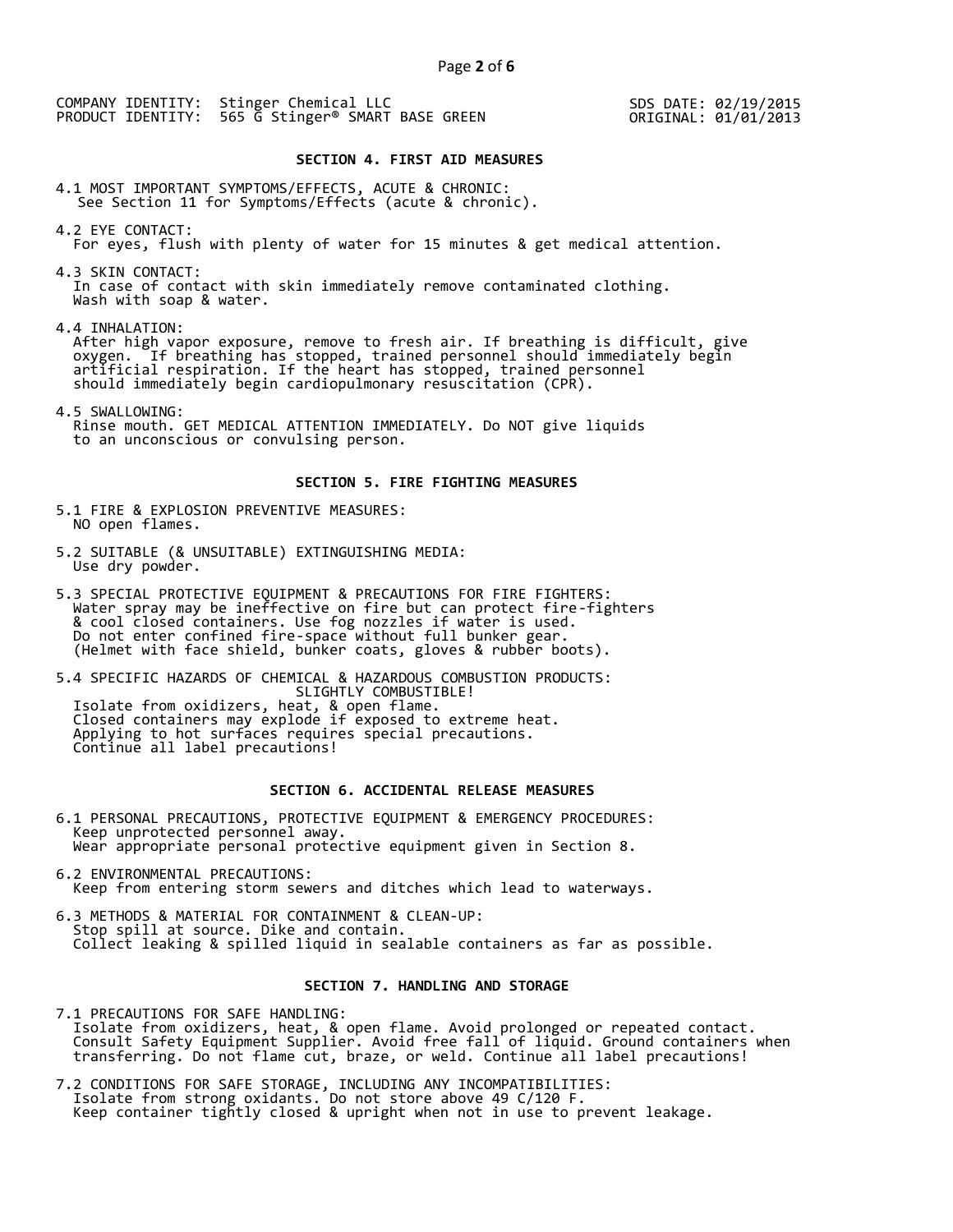SDS DATE: 02/19/2015 ORIGINAL: 01/01/2013

### **SECTION 8. EXPOSURE CONTROLS/PERSONAL PROTECTION**

| 8.1 EXPOSURE LIMITS:<br>MATERIAL | CAS#        |               | EINECS# TWA (OSHA)             | TLV (ACGIH) |
|----------------------------------|-------------|---------------|--------------------------------|-------------|
| Water                            |             |               | 7732-18-5 231-791-2 None Known | None Known  |
| Sodium Sulfate                   | 7757-82-6   | $\sim$        | None Known                     | None Known  |
| Sodium Chloride                  | 7647-14-5   |               | None Known                     | None Known  |
| Acrylic Thickeners               | Proprietary | $\Delta \phi$ | None Known                     | None Known  |

This product contains no EPA Hazardous Air Pollutants (HAP) in amounts  $> 0.1\%$ .

#### **8.2 APPROPRIATE ENGINEERING CONTROLS:**

RESPIRATORY EXPOSURE CONTROLS

 A respiratory protection program that meets OSHA 29 CFR 1910.134 and ANSI Z86.2 requirements or European Standard EN 149 must be followed whenever workplace conditions warrant a respirator's use.

VENTILATION<br>LOCAL EXHAUST: LOCAL EXHAUST: Necessary MECHANICAL (GENERAL): Acceptable SPECIAL: None OTHER: None Please refer to ACGIH document, "Industrial Ventilation, A Manual of Recommended Practices", most recent edition, for details.

#### **8.3 INDIVIDUAL PROTECTION MEASURES, SUCH AS PERSONAL PROTECTIVE EQUIPMENT:**  PERSONAL PROTECTIONS:

 Wear OSHA Standard goggles or face shield. Consult Safety Equipment Supplier. Wear goggles, face shield, gloves, apron & footwear impervious to material. Wash clothing before reuse.

WORK & HYGIENIC PRACTICES:

 Provide readily accessible eye wash stations & safety showers. Wash at end of each workshift & before eating, smoking or using the toilet. Promptly remove clothing that becomes contaminated. Destroy contaminated leather articles. Launder or discard contaminated clothing.

# **SECTION 9. PHYSICAL & CHEMICAL PROPERTIES**

| APPEARANCE:                                                                                            | Liquid, Green                             |  |  |
|--------------------------------------------------------------------------------------------------------|-------------------------------------------|--|--|
| ODOR:                                                                                                  | None                                      |  |  |
| ODOR THRESHOLD:                                                                                        | Not Available                             |  |  |
| pH (Neutrality):                                                                                       | $~2$ .2                                   |  |  |
| MELTING POINT/FREEZING POINT:                                                                          |                                           |  |  |
| BOILING RANGE (IBP, 50%, Dry Point):                                                                   | Not Available<br>> 100 C / > 212 F        |  |  |
| FLASH POINT (TÈST METHOD):                                                                             | None                                      |  |  |
| EVAPORATION RATE (n-Butyl Acetate=1):                                                                  | Not Applicable                            |  |  |
|                                                                                                        | Not Applicable                            |  |  |
| FLAMMABILITY CLASSIFICATION: What Applicable<br>LOWER FLAMMABLE LIMIT IN AIR (% by vol): Not Available |                                           |  |  |
| UPPER FLAMMABLE LIMIT IN AIR (% by vol): Not Available                                                 |                                           |  |  |
| VAPOR PRESSURE (mm of Hg)@20 C                                                                         | 17.5                                      |  |  |
| VAPOR DENSITY (air=1):                                                                                 | 0.670                                     |  |  |
| GRAVITY @ 68/68 F / 20/20 C:                                                                           | 1.12                                      |  |  |
| DENSITY:                                                                                               |                                           |  |  |
| SPECIFIC GRAVITY (Water=1):                                                                            | 1.14                                      |  |  |
| POUNDS/GALLON:                                                                                         | 9.4                                       |  |  |
| WATER SOLUBILITY:                                                                                      | Appreciable                               |  |  |
| PARTITION COEFFICIENT (n-Octane/Water):                                                                | Not Available                             |  |  |
| AUTO IGNITION TEMPERATURE:                                                                             | Not Applicable                            |  |  |
| DECOMPOSITION TEMPERATURE:                                                                             | Not Available                             |  |  |
| TOTAL VOC'S (TVOC)*:                                                                                   | 0.0 Vol% /0.0 g/L / 0.000 Lbs/Gal         |  |  |
| NONEXEMPT VOC'S (CVOC)*:                                                                               | 0.0 Vol% /0.0 $\bar{g}/L$ / 0.000 Lbs/Gal |  |  |
| HAZARDOUS AIR POLLUTANTS (HAPS):                                                                       | 0.0 Wt% /0.0 g/L / 0.000 Lbs/Gal          |  |  |
| NONEXEMPT VOC PARTIAL PRESSURE (mm of Hg @ 20 C)                                                       | 0.0                                       |  |  |
| VISCOSITY @ 20 C (ASTM D445):                                                                          | Not Available                             |  |  |
| * Using CARB (California Air Resources Board Rules).                                                   |                                           |  |  |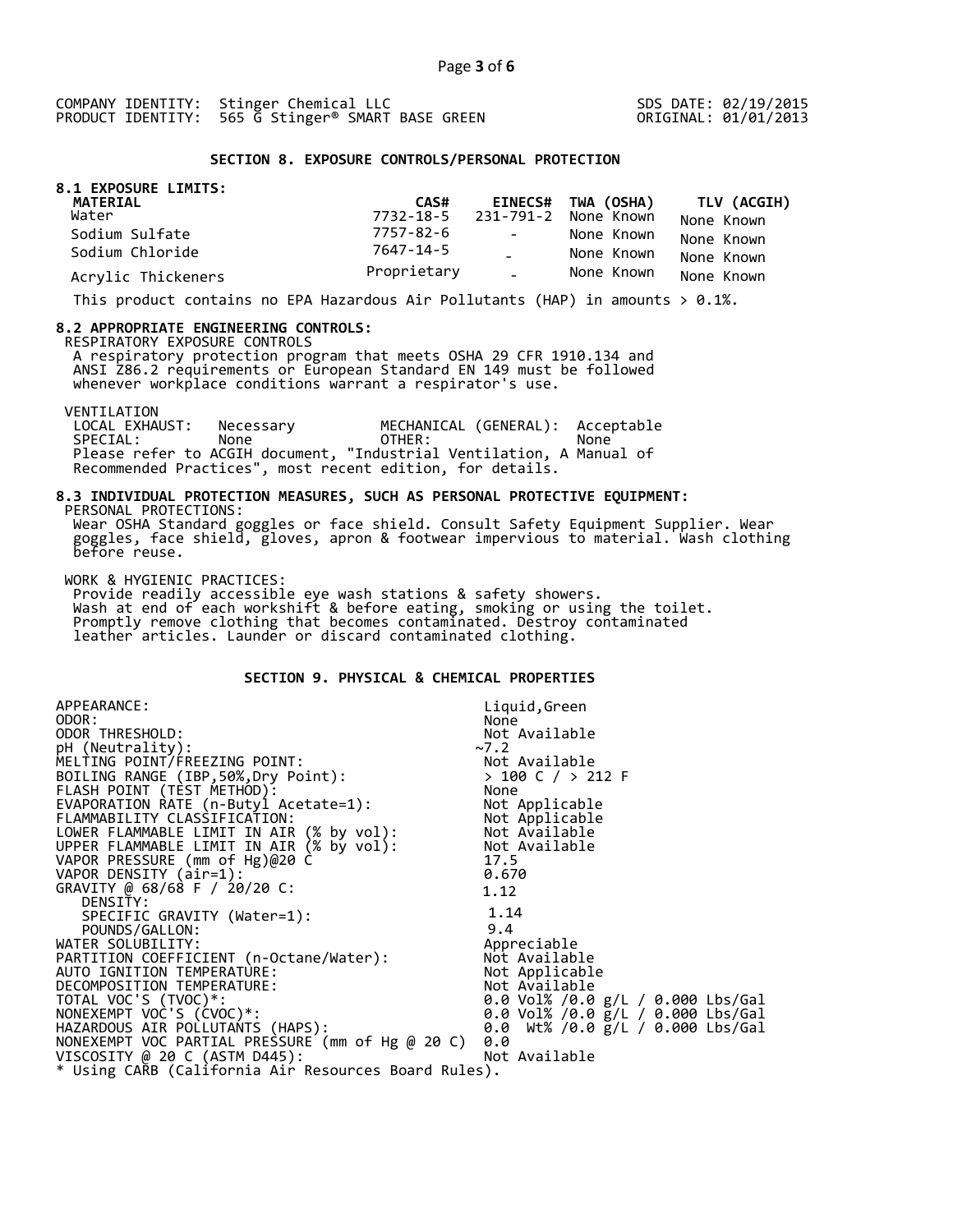SDS DATE: 02/19/2015 ORIGINAL: 01/01/2013

# **SECTION 10. STABILITY & REACTIVITY**

10.1 REACTIVITY & CHEMICAL STABILITY:

Stable under normal conditions, no hazardous reactions when kept from incompatibles.

10.2 POSSIBILITY OF HAZARDOUS REACTIONS & CONDITIONS TO AVOID: Isolate from oxidizers, heat, & open flame.

10.3 INCOMPATIBLE MATERIALS: Reacts violently with strong oxidants, causing fire & explosion hazard.

10.4 HAZARDOUS DECOMPOSITION PRODUCTS: Carbon Oxides, Sulfur Oxide, Sodium Oxide & Hydroxide from burning.

10.5 HAZARDOUS POLYMERIZATION: Will not occur.

#### **SECTION 11. TOXICOLOGICAL INFORMATION**

# **11.1 ACUTE HAZARDS**

 11.11 EYE & SKIN CONTACT: Acute overexposure can cause irritation to skin. Acute overexposure can cause irritation to eyes.

11.12 INHALATION:

 11.13 SWALLOWING: Swallowing can cause abdominal irritation, nausea, vomiting & diarrhea.

#### **11.2 SUBCHRONIC HAZARDS/CONDITIONS AGGRAVATED**

 MEDICAL CONDITIONS AGGRAVATED BY EXPOSURE: Pre-existing disorders of any target organs mentioned in this Document can be aggravated by over-exposure by routes of entry to components of this product. Persons with these disorders should avoid use of this product.

#### **11.3 CHRONIC HAZARDS**

 11.31 CANCER, REPRODUCTIVE & OTHER CHRONIC HAZARDS: This product has no carcinogens listed by IARC, NTP, NIOSH, OSHA or ACGIH, as of this date, greater or equal to 0.1%.

11.32 TARGET ORGANS: May cause damage to target organs, based on animal data.

11.33 IRRITANCY: Irritating to contaminated tissue.

11.34 SENSITIZATION: No component is known as a sensitizer.

11.35 MUTAGENICITY: No known reports of mutagenic effects in humans.

11.36 EMBRYOTOXICITY: No known reports of embryotoxic effects in humans.

11.37 TERATOGENICITY: No known reports of teratogenic effects in humans.

11.38 REPRODUCTIVE TOXICITY: No known reports of reproductive effects in humans.

 A MUTAGEN is a chemical which causes permanent changes to genetic material (DNA) such that the changes will propagate across generational lines. An EMBRYOTOXIN is a chemical which causes damage to a developing embryo (such as: within the first 8 weeks of pregnancy in humans), but the damage does not propagate across generational lines. A TERATOGEN is a chemical which causes damage to a developing fetus, but the damage does not propagate across generational lines. A REPRODUCTIVE TOXIN is any substance which interferes in any way with the reproductive process.

# **11.4 MAMMALIAN TOXICITY INFORMATION**

No mammalian information is available on this product.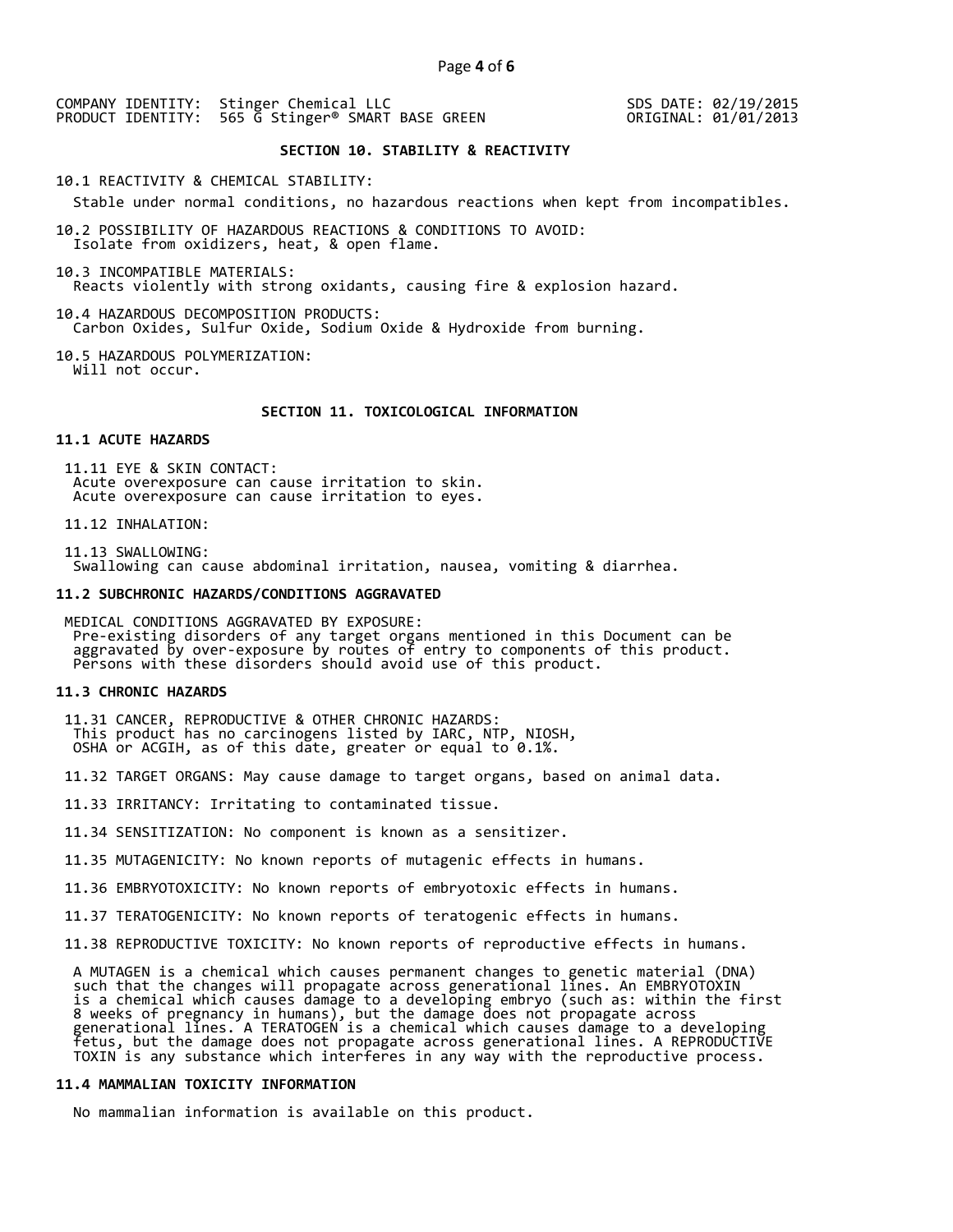SDS DATE: 02/19/2015 ORIGINAL: 01/01/2013

# **SECTION 12. ECOLOGICAL INFORMATION**

**12.1 ALL WORK PRACTICES MUST BE AIMED AT ELIMINATING ENVIRONMENTAL CONTAMINATION.** 

12.2 EFFECT OF MATERIAL ON PLANTS AND ANIMALS: This product may be harmful or fatal to plant and animal life if released into the environment. Refer to Section 11 (Toxicological Information) for further data on the effects of this product's components on test animals.

12.3 EFFECT OF MATERIAL ON AQUATIC LIFE: No aquatic environmental information is available on this product.

12.4 MOBILITY IN SOIL Mobility of this material has not been determined.

12.5 DEGRADABILITY This product is completely biodegradable.

12.6 ACCUMULATION Bioaccumulation of this product has not been determined.

#### **SECTION 13. DISPOSAL CONSIDERATIONS**

Processing, use or contamination may change the waste disposal requirements. Do not dispose of on land, in surface waters, or in storm drains. Waste should be recycled or disposed of in accordance with regulations. Large amounts should be collected for reuse or consigned to licensed waste haulers for disposal. **ALL DISPOSAL MUST BE IN ACCORDANCE WITH ALL FEDERAL, STATE, PROVINCIAL, AND LOCAL REGULATIONS. IF IN DOUBT, CONTACT PROPER AGENCIES.** 

## **SECTION 14. TRANSPORT INFORMATION**

MARINE POLLUTANT: No DOT/TDG SHIP NAME: Not Regulated DRUM LABEL:<br>IATA / ICAO: IATA / ICAO: Not Regulated<br>IMO / IMDG: Not Regulated Not Regulated EMERGENCY RESPONSE GUIDEBOOK NUMBER: None

# **SECTION 15. REGULATORY INFORMATION**

**15.1 EPA REGULATION: SARA SECTION 311/312 HAZARDS: None Known** 

All components of this product are on the TSCA list. SARA Title III Section 313 Supplier Notification This product contains the indicated <\*> toxic chemicals subject to the reporting requirements of Section 313 of the Emergency Planning & Community Right-To-Know Act of 1986 & of 40 CFR 372. This information must be included in all MSDSs that are copied and distributed for this material.

#### **15.2 STATE REGULATIONS:**

 CALIFORNIA SAFE DRINKING WATER & TOXIC ENFORCEMENT ACT (PROPOSITION 65): This product contains no chemicals known to the State of California to cause cancer or reproductive toxicity.

#### **15.3 INTERNATIONAL REGULATIONS**

 The identified components of this product are listed on the chemical inventories of the following countries: Australia (AICS), Canada (DSL or NDSL), China (IECSC), Europe (EINECS, ELINCS), Japan (METI/CSCL, MHLW/ISHL), South Korea (KECI), New Zealand (NZIoC), Philippines (PICCS), Switzerland (SWISS), Taiwan (NECSI), USA (TSCA).

**15.4 CANADA: WORKPLACE HAZARDOUS MATERIALS INFORMATION SYSTEM (WHMIS)**  D2B: Irritating to skin / eyes.

 This product was classified using the hazard criteria of the Controlled Products Regulations (CPR). This Document contains all information required by the CPR.